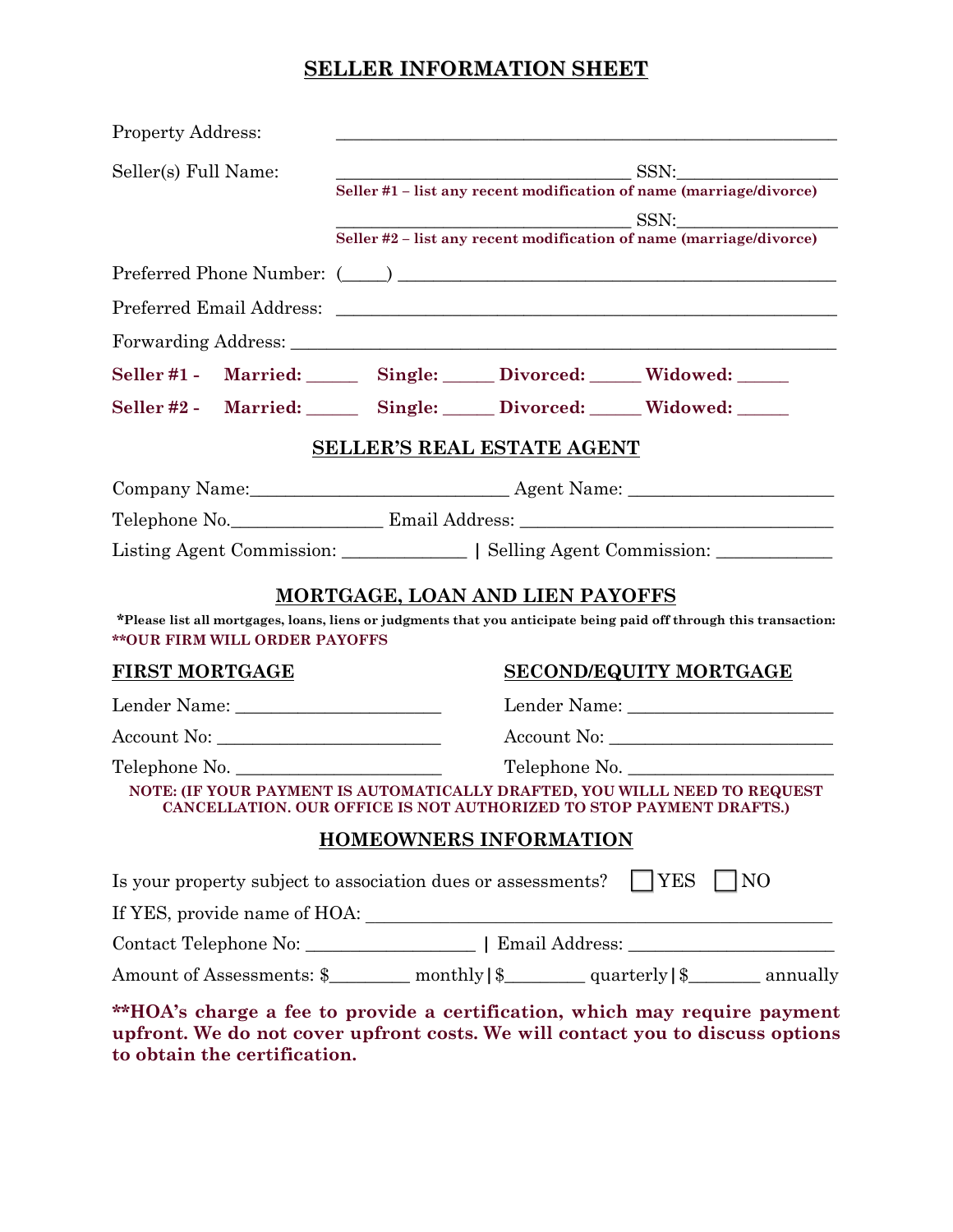### **TAXES**

Has this property served as your primary residence prior to this sale?  $\Box$  YES  $\Box$  NO

**\*NON-RESIDENT sellers may be subject to tax withholdings. Please call with questions. We can only provide general information about tax withholdings, but we cannot provide you with specific tax advice.**

## **CLOSING**

Will you personally attend the closing?  $\Box$  YES  $\Box$  NO

**If not, you will need to execute a limited/special Power of Attorney. Please notify us immediately if this will be necessary or is anticipated. There is a charge for preparation and filing of the Power of Attorney, which is approximately \$150.00**. **This is an additional charge and is not included on Exhibit "A" located on page 6 of this letter**. **Please be aware that the use of a power of attorney at closing is a matter that must be approved, in advance, by the purchaser's lender.**

### **CLOSING FUNDS**

As the seller, if you are receiving sales proceeds, we will issue you a check on our law firm's trust account. If you wish to have your proceeds wired to one of your accounts you must provide us wire instructions at least 24 hours prior to closing. There will be a **\$30.00 wire fee** charged by our firm.

Please indicate below how you would like to receive your funds once the closing has occurred:

**Wire** – Please provide a cancelled check or other documentation for transfer.

**\*\****Complete wire information form on page 10.*

**Pick Up Check** – Please provide your phone number:  *\*\* We will call you as soon as funds are available.*

As the seller, if you are required to bring funds to close on the property, Mack & Mack will accept a **CERTIFIED or CASHIER'S CHECK** or a **WIRE TRANSFER**. We will not accept personal checks, credit cards or cash at closing.

### **MISCELLANEOUS – CHECK ONLY THAT APPLY**

- Is any person on the title to this property **DECEASED?**
- Has any person on the title to this property filed for **BANKRUPTCY**?
- Is this property in **FORECLOSURE**?
	- Is there a **MOBILE HOME** on this property?
	- Has any person on the title to this property previously filed for **DIVORCE**?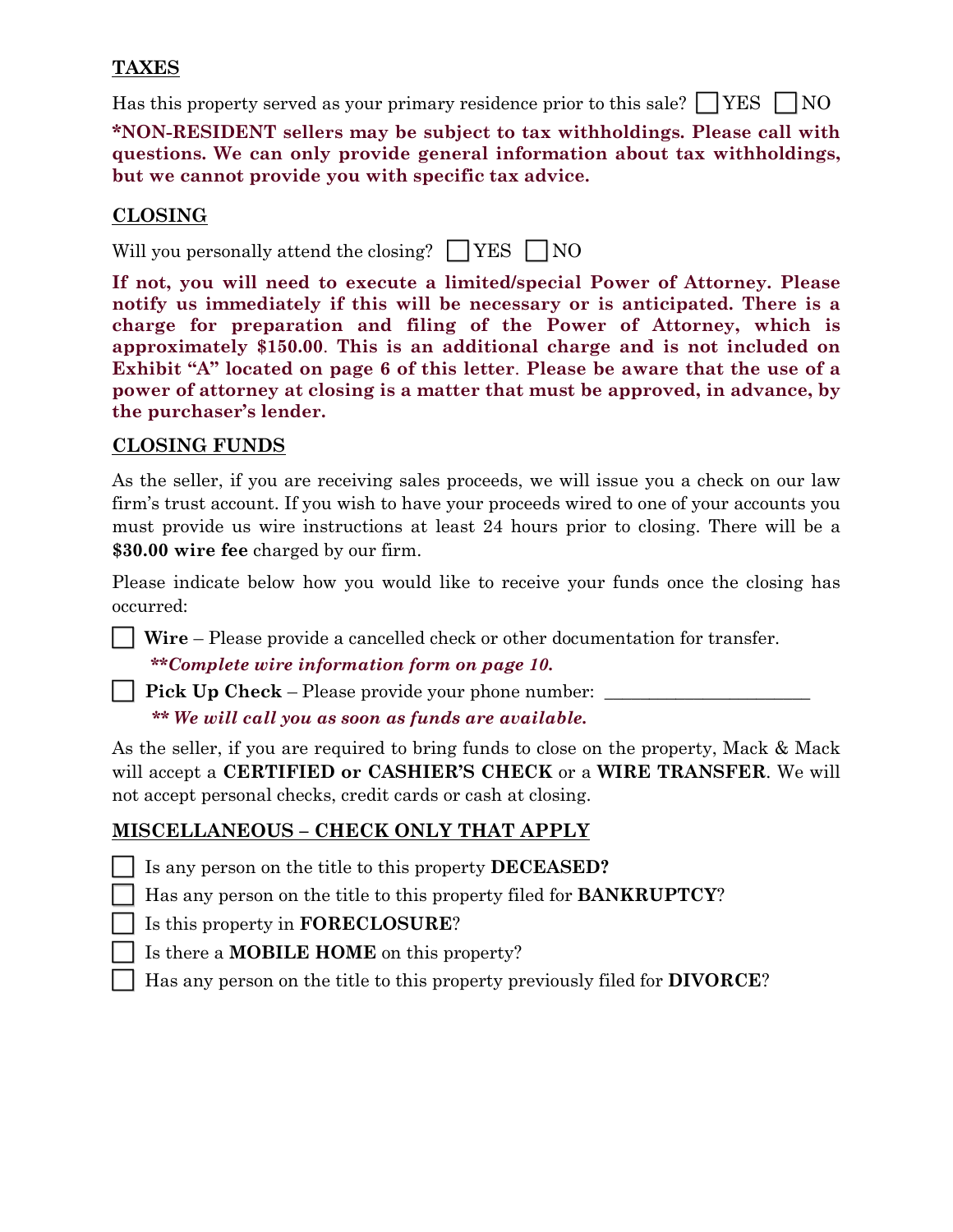We acknowledge that we have read the above instructions, have provided accurate information as requested and understand the fees and costs pertaining to the sale of the property this \_\_\_\_ day of \_\_\_\_\_\_\_\_\_\_\_\_\_\_\_\_\_\_.

\_\_\_\_\_\_\_\_\_\_\_\_\_\_\_\_\_\_\_\_\_\_\_\_\_\_\_ *Seller #1*

\_\_\_\_\_\_\_\_\_\_\_\_\_\_\_\_\_\_\_\_\_\_\_\_\_\_\_ *Seller #2*